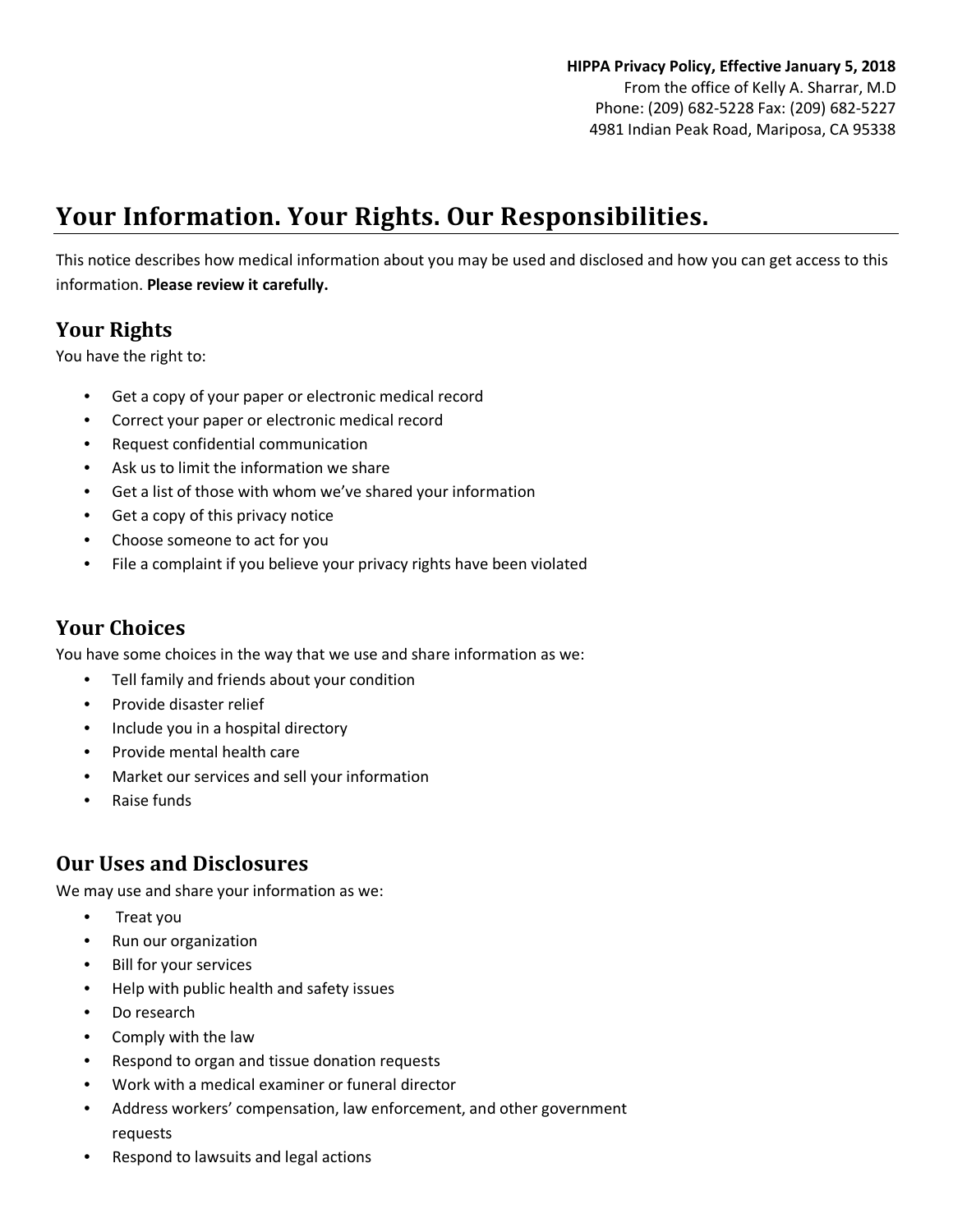# **Your Rights**

**When it comes to your health information, you have certain rights.** This section explains your rights and some of our responsibilities to help you.

#### **Get an electronic or paper copy of your medical record**

- You can ask to see or get an electronic or paper copy of your medical record and other health information we have about you. Ask us how to do this.
- We will provide a copy or a summary of your health information, usually within 30 days of your request. We may charge a reasonable, cost-based fee.

#### **Ask us to correct your medical record**

- You can ask us to correct health information about you that you think is incorrect or incomplete. Ask us how to do this.
- We may say "no" to your request, but we'll tell you why in writing within 60 days.

#### **Request confidential communications**

- You can ask us to contact you in a specific way (for example, home or office phone) or to send mail to a different address.
- We will say "yes" to all reasonable requests.

#### **Ask us to limit what we use or share**

- You can ask us not to use or share certain health information for treatment, payment, or our operations. We are not required to agree to your request, and we may say "no" if it would affect your care.
- If you pay for a service or health care item out-of-pocket in full, you can ask us not to share that information for the purpose of payment or our operations with your health insurer. We will say "yes" unless a law requires us to share that information.

#### **Get a list of those with whom we've shared information**

- You can ask for a list (accounting) of the times we've shared your health information for six years prior to the date you ask, who we shared it with, and why.
- We will include all the disclosures except for those about treatment, payment, and health care operations, and certain other disclosures (such as any you asked us to make). We'll provide one accounting a year for free but will charge a reasonable, cost-based fee if you ask for another one within 12 months.

#### **Get a copy of this privacy notice**

You can ask for a paper copy of this notice at any time, even if you have agreed to receive the notice electronically. We will provide you with a paper copy promptly.

#### **Choose someone to act for you**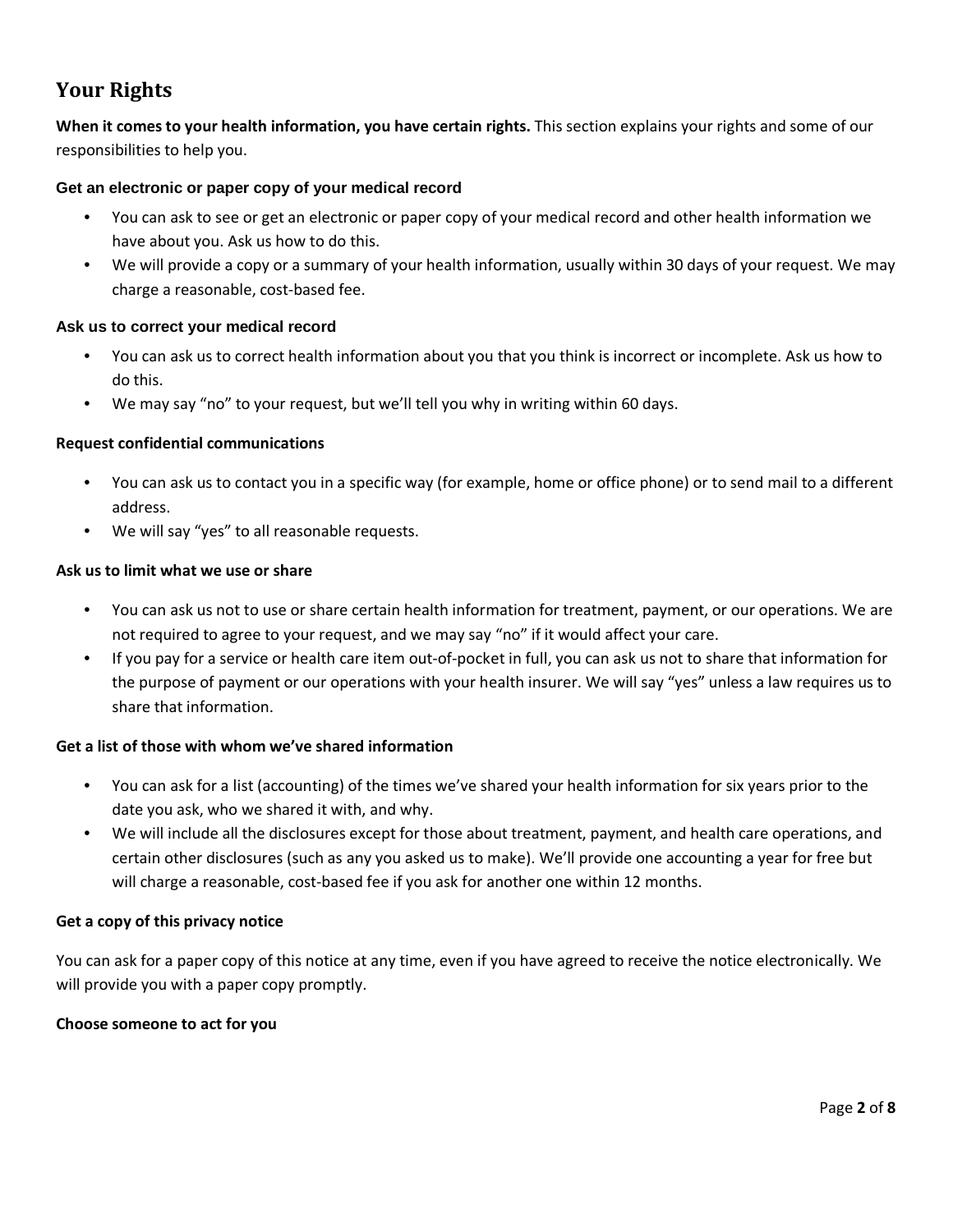- If you have given someone medical power of attorney or if someone is your legal guardian, that person can exercise your rights and make choices about your health information.
- We will make sure the person has this authority and can act for you before we take any action.

### **File a complaint if you feel your rights are violated**

- You can complain if you feel we have violated your rights by contacting us using the information on page 1.
- You can file a complaint with the U.S. Department of Health and Human Services Office for Civil Rights by sending a letter to 200 Independence Avenue, S.W., Washington, D.C. 20201, calling 1-877-696-6775, or visiting **www.hhs.gov/ocr/privacy/hipaa/complaints/.**
- We will not retaliate against you for filing a complaint.

# **Your Choices**

**For certain health information, you can tell us your choices about what we share.** If you have a clear preference for how we share your information in the situations described below, talk to us. Tell us what you want us to do, and we will follow your instructions.

In these cases, you have both the right and choice to tell us to:

- Share information with your family, close friends, or others involved in your care
- Share information in a disaster relief situation
- Include your information in a hospital directory

*If you are not able to tell us your preference, for example if you are unconscious, we may go ahead and share your information if we believe it is in your best interest. We may also share your information when needed to lessen a serious and imminent threat to health or safety.*

In these cases we never share your information unless you give us written permission:

- Marketing purposes
- Sale of your information
- Most sharing of psychotherapy notes

In the case of fundraising:

• We may contact you for fundraising efforts, but you can tell us not to contact you again.

# **Our Uses and Disclosures**

### **How do we typically use or share your health information?**

We typically use or share your health information in the following ways.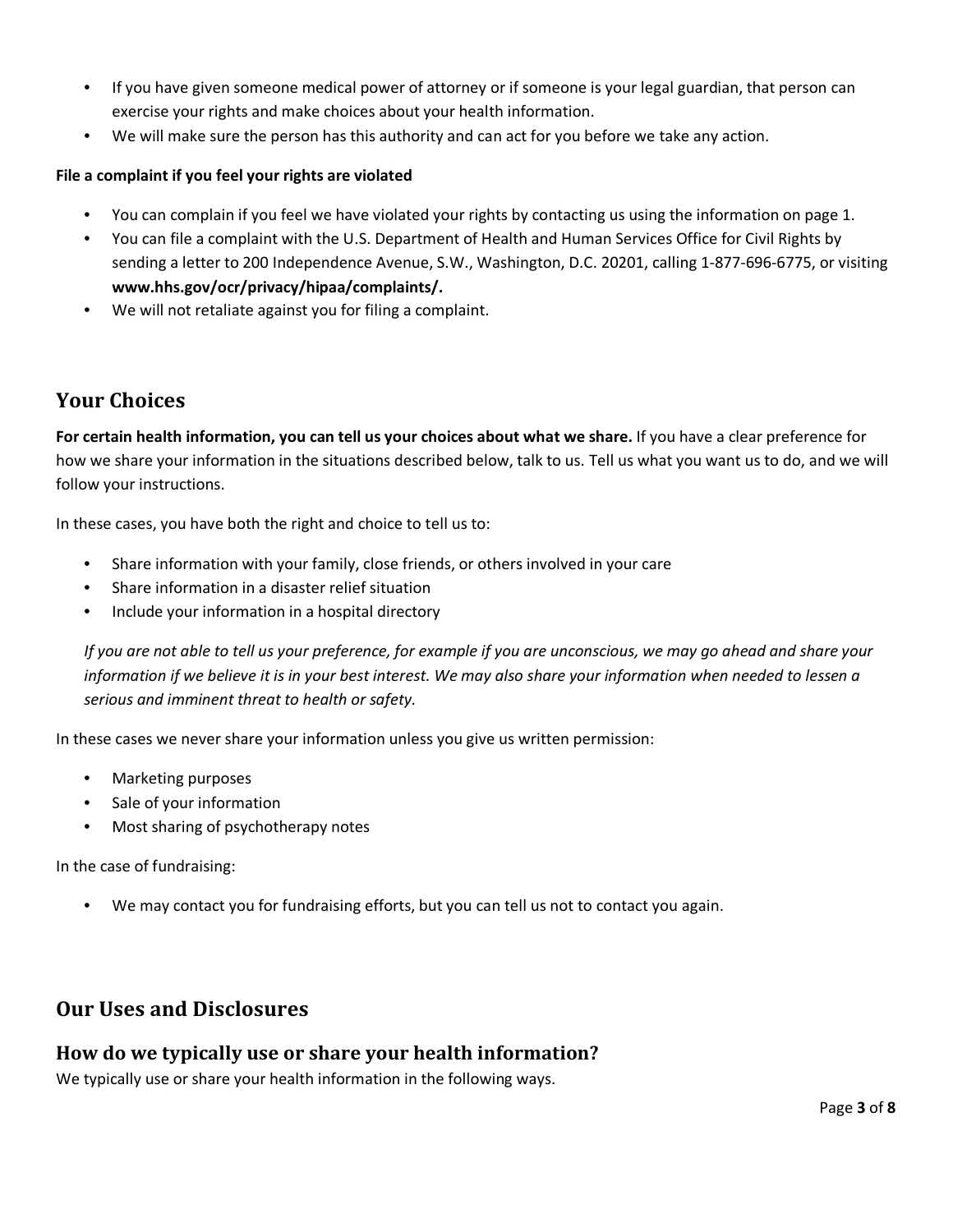#### **Treat you**

We can use your health information and share it with other professionals who are treating you.

*Example: A doctor treating you for an injury asks another doctor about your overall health condition.*

#### **Run our organization**

We can use and share your health information to run our practice, improve your care, and contact you when necessary.

*Example: We use health information about you to manage your treatment and services.* 

#### **Bill for your services**

We can use and share your health information to bill and get payment from health plans or other entities.

*Example: We give information about you to your health insurance plan so it will pay for your services.* 

### **How else can we use or share your health information?**

We are allowed or required to share your information in other ways – usually in ways that contribute to the public good, such as public health and research. We have to meet many conditions in the law before we can share your information for these purposes. For more information see: [www.hhs.gov/ocr/privacy/hipaa/understanding/consumers/index.html](http://www.hhs.gov/ocr/privacy/hipaa/understanding/consumers/index.html)**.**

#### **Help with public health and safety issues**

We can share health information about you for certain situations such as:

- Preventing disease
- Helping with product recalls
- Reporting adverse reactions to medications
- Reporting suspected abuse, neglect, or domestic violence
- Preventing or reducing a serious threat to anyone's health or safety

#### **Do research**

We can use or share your information for health research.

#### **Comply with the law**

We will share information about you if state or federal laws require it, including with the Department of Health and Human Services if it wants to see that we're complying with federal privacy law.

#### **Respond to organ and tissue donation requests**

We can share health information about you with organ procurement organizations.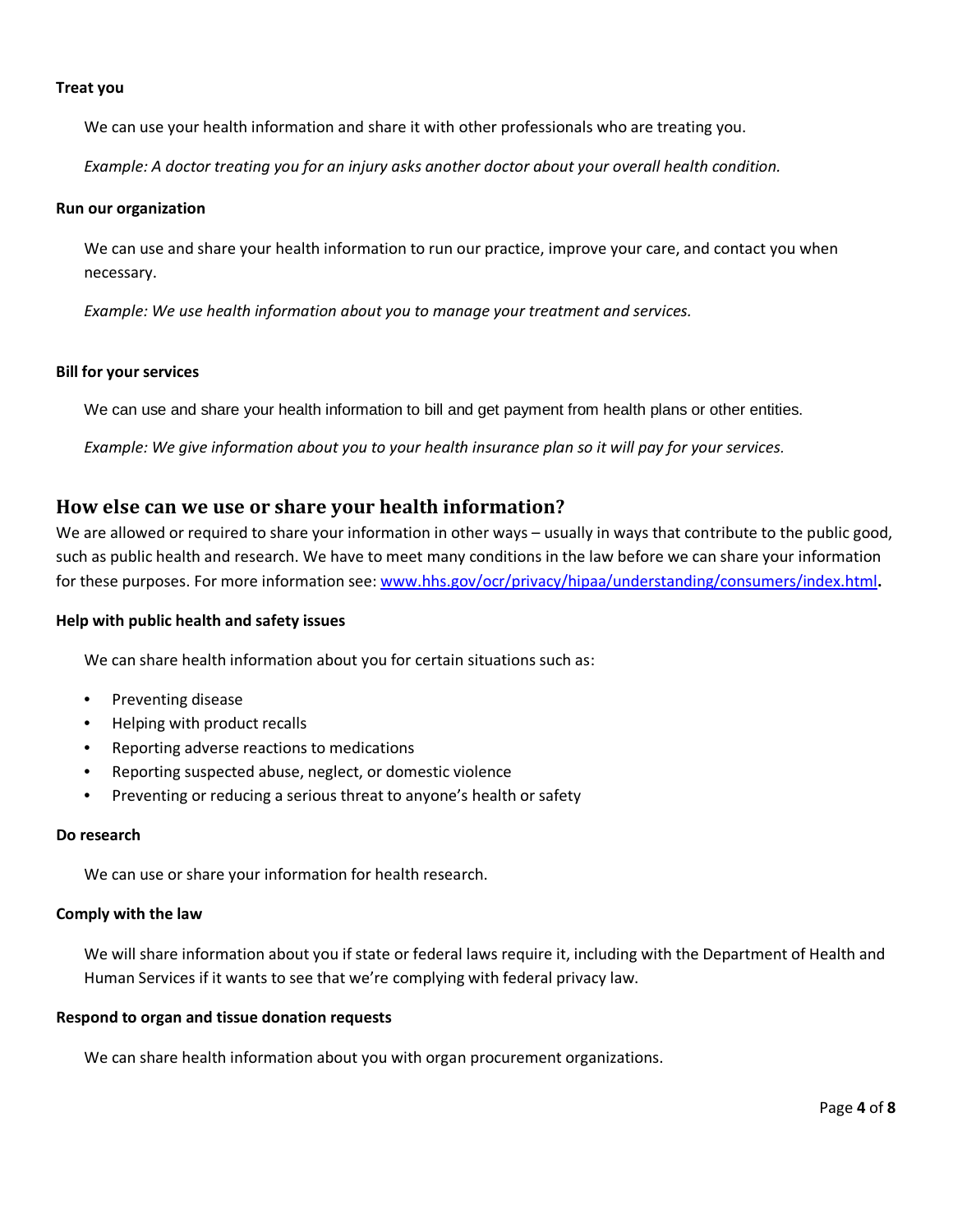#### **Work with a medical examiner or funeral director**

We can share health information with a coroner, medical examiner, or funeral director when an individual dies.

#### **Address workers' compensation, law enforcement, and other government requests**

We can use or share health information about you:

- For workers' compensation claims
- For law enforcement purposes or with a law enforcement official
- With health oversight agencies for activities authorized by law
- For special government functions such as military, national security, and presidential protective services

#### **Respond to lawsuits and legal actions**

We can share health information about you in response to a court or administrative order, or in response to a subpoena.

# **Our Responsibilities**

- We are required by law to maintain the privacy and security of your protected health information.
- We will let you know promptly if a breach occurs that may have compromised the privacy or security of your information.
- We must follow the duties and privacy practices described in this notice and give you a copy of it.
- We will not use or share your information other than as described here unless you tell us we can in writing. If you tell us we can, you may change your mind at any time. Let us know in writing if you change your mind.

For more information see: [www.hhs.gov/ocr/privacy/hipaa/understanding/consumers/noticepp.html](http://www.hhs.gov/ocr/privacy/hipaa/understanding/consumers/noticepp.html)**.**

# **Changes to the Terms of this Notice**

We can change the terms of this notice, and the changes will apply to all information we have about you. The new notice will be available upon request, in our office, and on our web site.

# **California health and medical privacy laws**

### **a. Confidentiality of Medical Information Act (CMIA)**

California's Confidentiality of Medical Information Act (CMIA) provides stronger privacy protections for medical information than HIPAA. [Cal. Civ. Code §§ 56-56.37](https://leginfo.legislature.ca.gov/faces/codes_displayexpandedbranch.xhtml?tocCode=CIV&division=1.&title=&part=2.6.&chapter=&article=)

CMIA's primary purpose is to protect an individual's medical information, in electronic or paper format, from unauthorized disclosure. For more information, see PRC's guide *[How is Your Health and Medical Information Used and](https://www.privacyrights.org/consumer-guides/how-your-medical-information-used-and-disclosed-and-without-consent-california)  [Disclosed \(California Medical Privacy Series\)](https://www.privacyrights.org/consumer-guides/how-your-medical-information-used-and-disclosed-and-without-consent-california)*.

### **What information does CMIA cover?**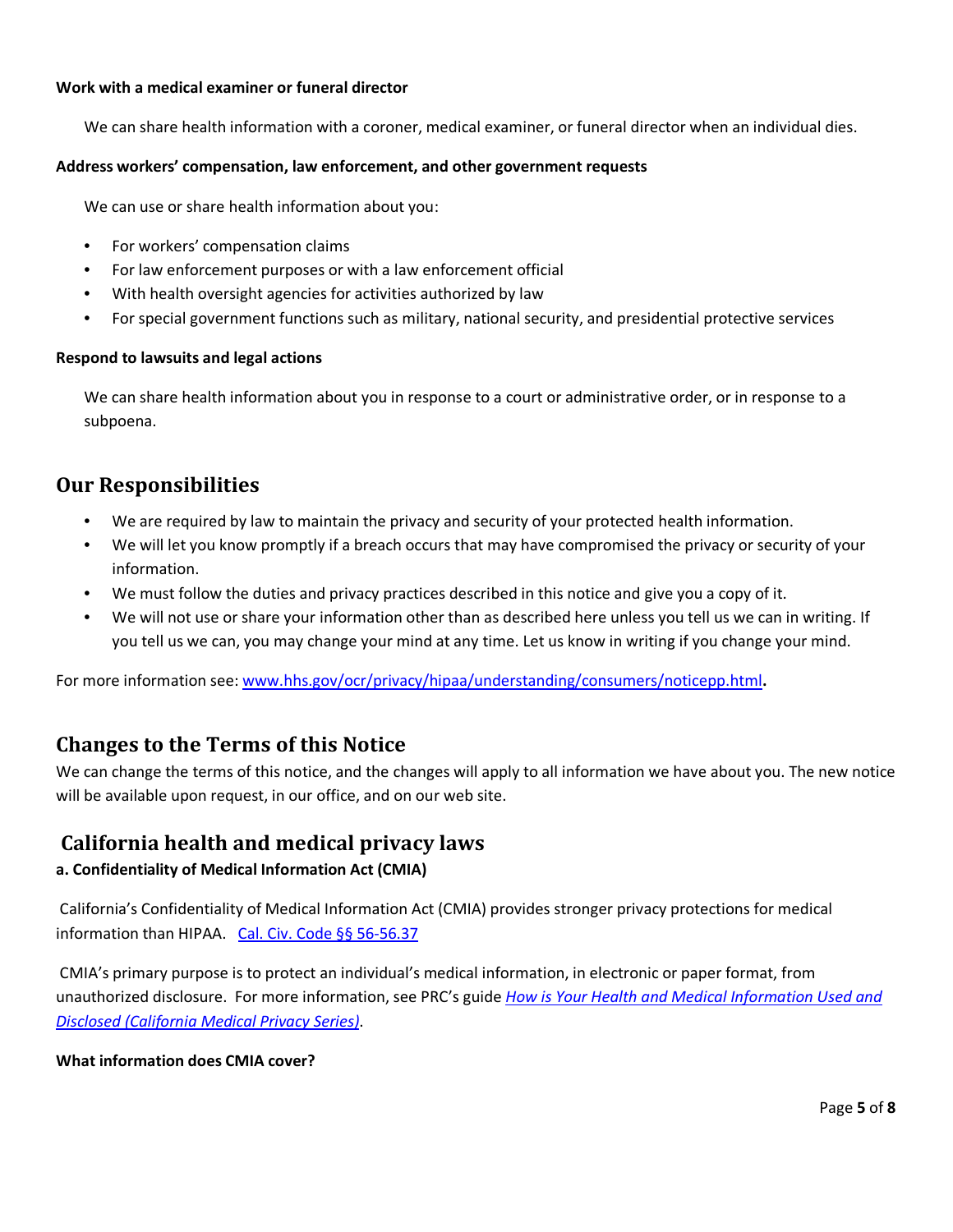CMIA applies to *medical information.* CMIA defines medical information as *individually identifiable* health information about a patient's medical history, mental or physical condition, or treatment.

To be individually identifiable, information must include a data element that identifies a person such as a name, address, email address, telephone number, or Social Security number. Information is also individually identifiable if it can be combined with other publicly available information to reveal a person's identity. [Cal. Civ. Code § 56.05\(j\)](https://leginfo.legislature.ca.gov/faces/codes_displaySection.xhtml?lawCode=CIV§ionNum=56.05.)

#### **Who must comply with CMIA?**

CMIA applies to health care providers, health insurers, and individuals or businesses they contract with that have access to medical information (called *contractors*).

Note that CMIA's definition of *provider of health care* is much broader than under HIPAA. For example, any business that offers software or hardware, including mobile apps, that is designed to maintain medical information is considered a provider of health care. [Cal. Civ. Code § 56.06.](http://leginfo.legislature.ca.gov/faces/codes_displaySection.xhtml?sectionNum=56.06.&lawCode=CIV)

CMIA also requires employers who receive medical information to safeguard that information, and prohibits them from disclosing medical information without employee authorization (though there are exceptions). [Cal. Civ. Code §§ 56.20 –](https://leginfo.legislature.ca.gov/faces/codes_displayText.xhtml?lawCode=CIV&division=1.&title=&part=2.6.&chapter=3.&article=) [56.245.](https://leginfo.legislature.ca.gov/faces/codes_displayText.xhtml?lawCode=CIV&division=1.&title=&part=2.6.&chapter=3.&article=)

### **Can you bring a lawsuit if your information is disclosed in violation of CMIA?**

Yes, under certain circumstances. Unlike HIPAA, CMIA provides individuals a private right of action. Consult an attorney for more information. [Cal. Civ. Code §§ 56.35 –](https://leginfo.legislature.ca.gov/faces/codes_displayText.xhtml?lawCode=CIV&division=1.&title=&part=2.6.&chapter=7.&article=) 56.37.

#### **b. Information Practices Act (IPA)**

The Information Practices Act (IPA) applies to state government agencies and limits collection, maintenance, and disclosure of personal information (including medical information). The IPA gives you the right to review your personal information in state agency records. You may also find out who has accessed the information and request that inaccurate or irrelevant information be changed. [Cal. Civ. Code. §§ 1798-1798.78](https://leginfo.legislature.ca.gov/faces/codes_displayexpandedbranch.xhtml?tocCode=CIV&division=3.&title=1.8.&part=4.&chapter=1.&article=)

#### **c. Patient Access to Health Records Act (PAHRA)**

The Patient Access to Health Records Act (PAHRA) gives you the right to see and copy your medical records (with some exceptions, such as psychotherapy notes) maintained by health care providers. You may also submit written addendums to records that you believe are inaccurate or incomplete. [Cal. Health & Safety Code §§ 123100-123149.1](https://leginfo.legislature.ca.gov/faces/codes_displayText.xhtml?lawCode=HSC&division=106.&title=&part=1.&chapter=1.&article=)

See the [Medical Board of California website](http://www.mbc.ca.gov/Consumers/Access_Records.aspx) for more information.

### **d. Insurance Information and Privacy Protection Act (IIPPA)**

The Insurance Information and Privacy Protection Act (IIPPA) establishes standards for collection, use, and disclosure of information gathered in connection with insurance transactions such as applications and claims. The IIPPA also allows you to obtain the reasons for adverse underwriting decisions. [Cal. Ins. Code §§ 791-791.29](https://leginfo.legislature.ca.gov/faces/codes_displayText.xhtml?lawCode=INS&division=1.&title=&part=2.&chapter=1.&article=6.6.)

#### **e. Data breach notice**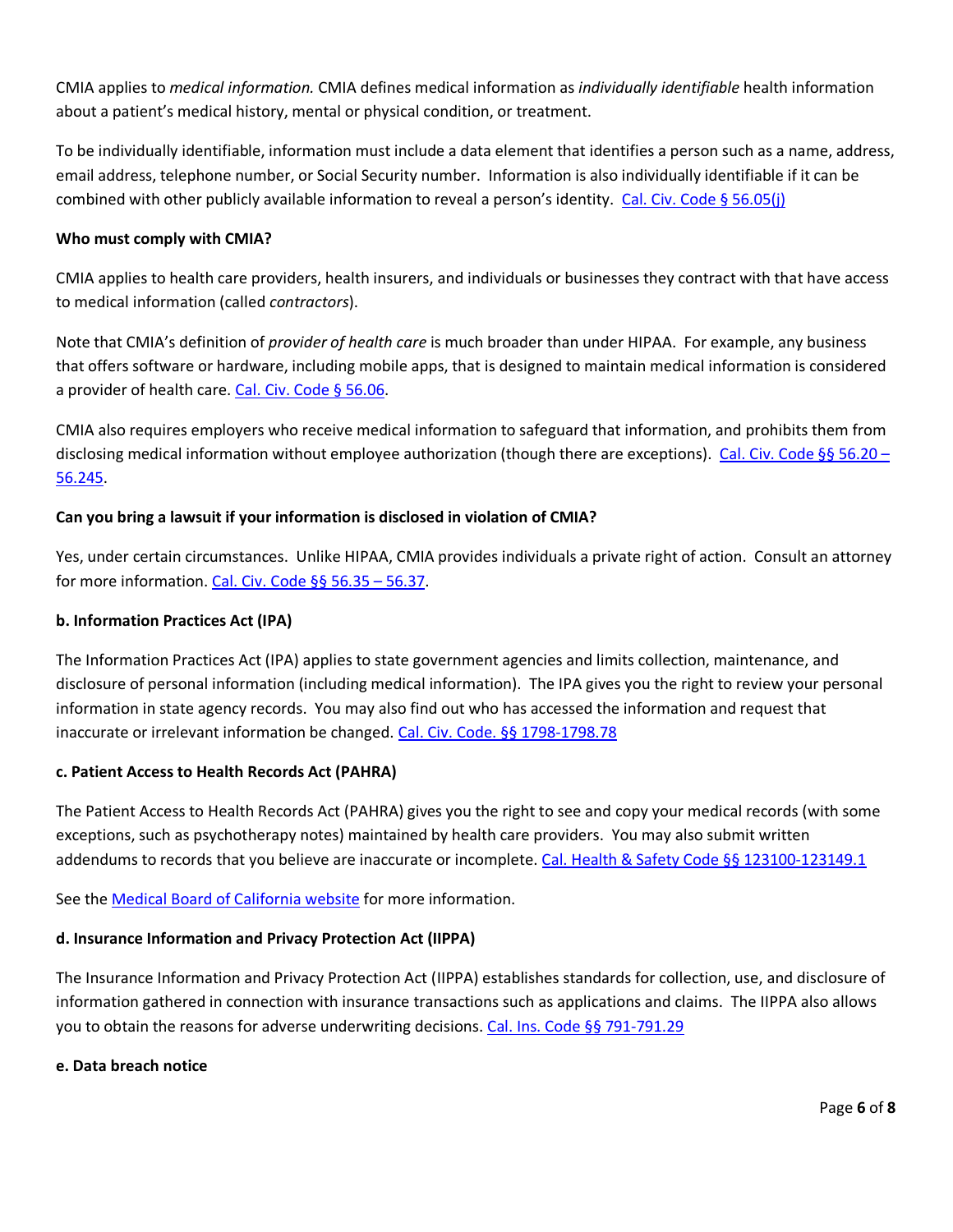• **Businesses and state and local agencies** must notify you if your *personal information* has been (or is believed to have been) acquired by an unauthorized person. Personal information includes medical and health insurance information. [Cal. Civ. Code §§ 1798.29,](https://leginfo.legislature.ca.gov/faces/codes_displaySection.xhtml?lawCode=CIV§ionNum=1798.29.) [1798.82](https://leginfo.legislature.ca.gov/faces/codes_displaySection.xhtml?lawCode=CIV§ionNum=1798.82.)

The law applies to businesses and agencies that maintain unencrypted, computerized personal information, including medical and health insurance information. However, breaches of encrypted data must be reported if there is a reasonable belief that the encryption key was also acquired.

Data breach notices must be written in plain language and follow a specific format. Cal. Civ. Code §§ [1798.29\(d\)\(1\)](https://leginfo.legislature.ca.gov/faces/codes_displaySection.xhtml?lawCode=CIV§ionNum=1798.29.) and [1798.82\(d\)\(1\)](https://leginfo.legislature.ca.gov/faces/codes_displaySection.xhtml?lawCode=CIV§ionNum=1798.82.)

- **Health care providers, health plans, and health care clearinghouses (***covered entities***)** must comply with HIPAA's data breach notice requirements. For more information see the [HHS websitea](https://www.hhs.gov/hipaa/for-professionals/breach-notification/index.html)nd [45 CFR §§ 164.400-](https://www.ecfr.gov/cgi-bin/text-idx?SID=0ed84c7423abdfca1fa81d772667435a&mc=true&node=sp45.1.164.d&rgn=div6) [164.414.](https://www.ecfr.gov/cgi-bin/text-idx?SID=0ed84c7423abdfca1fa81d772667435a&mc=true&node=sp45.1.164.d&rgn=div6)
- **Additional breach notice requirements for clinics, health facilities, home health agencies, and hospices** Clinics, health facilities, home health agencies, and hospices must prevent unlawful or unauthorized access to, and use or disclosure of medical information. If your medical information is breached, they must notify you and the California Department of Public Health within 15 days of detection. [Cal. Health & Safety Code § 1280.15](https://leginfo.legislature.ca.gov/faces/codes_displaySection.xhtml?lawCode=HSC§ionNum=1280.15)

To learn more about data breach notifications, see PRC's guide, *[What to do When You Receive a Data Breach Notice.](https://www.privacyrights.org/consumer-guides/what-do-when-you-receive-data-breach-notice)*

### **f. Collection of medical information for direct marketing**

A business that wants to collect your medical information for direct marketing purposes must clearly disclose how the information will be used and must also get your written consent (which it may obtain online). [Cal. Civ. Code § 1798.91](https://leginfo.legislature.ca.gov/faces/codes_displaySection.xhtml?lawCode=CIV§ionNum=1798.91)

Note that this code section does not apply to fundraising activities by tax exempt charitable or religious organizations or political fundraising or communications.

### **g. Shine the Light**

California's Shine the Light law allows you to learn about how businesses sell your personal information, including certain types of health and medical information. [Cal. Civ. Code § 1798.83](https://leginfo.legislature.ca.gov/faces/codes_displaySection.xhtml?sectionNum=1798.83.&lawCode=CIV)

For more information on Shine the Light, see PRC's guide, *[California's "Shine the Light" Marketing and Junk Mail Law](https://www.privacyrights.org/consumer-guides/shine-light-marketers-find-out-how-they-know-your-name)*.

### **h. Online Privacy Protection Act**

The Online Privacy Protection Act requires websites or online services that collect personally identifiable information to conspicuously post a privacy policy that identifies the data it collects and discloses with whom that data is shared. [Cal.](https://leginfo.legislature.ca.gov/faces/codes_displayText.xhtml?lawCode=BPC&division=8.&title=&part=&chapter=22.&article=)  [Bus. & Prof. Code § 22575\(a\)](https://leginfo.legislature.ca.gov/faces/codes_displayText.xhtml?lawCode=BPC&division=8.&title=&part=&chapter=22.&article=)

For more information on the Online Privacy Protection Act, see the CA AG Office's publications, *[Making Your Privacy](https://oag.ca.gov/privacy/business-privacy)  [Practices Public](https://oag.ca.gov/privacy/business-privacy)* and *[How to Read a Privacy Policy](https://oag.ca.gov/privacy/facts/online-privacy/privacy-policy)*.

### **i. Privacy protections for psychiatric records**